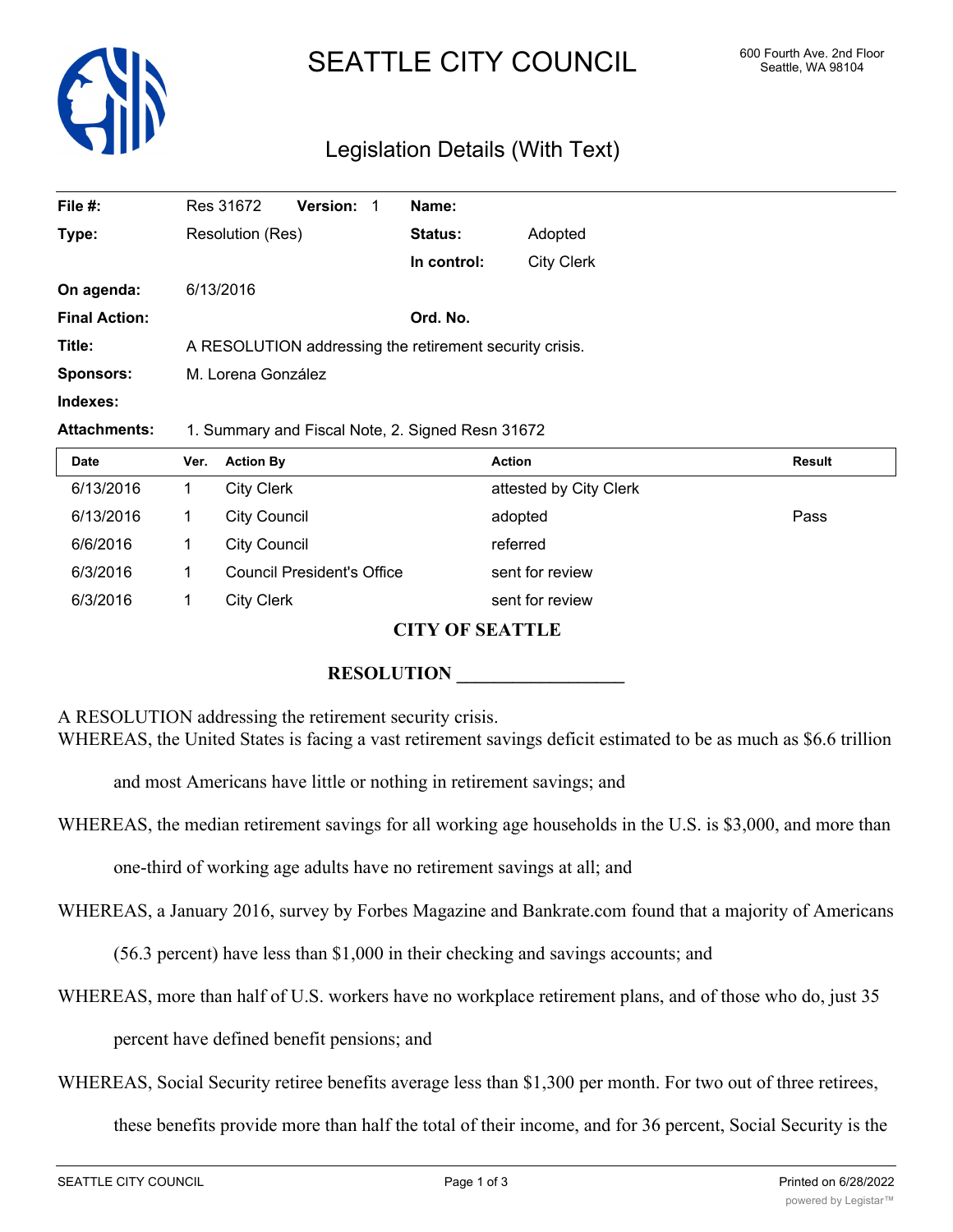sole source of their income including people living with long-term disabilities; and

- WHEREAS, in Seattle in 2010, 11.5 percent of the population is over age 65, and 24.5 percent are between the ages of 45 and 64 (Source: American Community Survey); and
- WHEREAS, people of color make up approximately 30 percent of Seattle's population, and the Social Security Administration statistics demonstrate that people of color are more likely to rely on Social Security as their primary source or sole source of income (Sources: American Community Survey and Social Security Administration); and
- WHEREAS, women in Seattle comprise 57.9 percent of Seattle's population over the age of 65, and the average Social Security benefit for women 65 and older is about \$12,400 per year compared to about \$16,500 per year for men 65 and older (Sources: American Community Survey, Social Security Administration, and National Women's Law Center); and
- WHEREAS, for LGBTQ elders, a lifetime of employment discrimination translates into earning disparities, reduced lifelong earnings, smaller Social Security payments, and fewer opportunities to build pensions, resulting in more than one-quarter of LGBTQ seniors living below the poverty level, surviving on \$2,000 or less each month; and
- WHEREAS, all wage earners who earn above the cap of \$118,500 pay no payroll tax on all of their earnings above the cap, thereby paying an effective tax rate below wage earners who earn under the cap; and
- WHEREAS, approximately 11.6 percent of Seattle residents do not have health insurance and many more have inadequate coverage (Source: American Community Survey), and allowing younger people to buy into the Medicare program would help address this significant problem; and
- WHEREAS, Medicare, while providing good health care benefits, fails to cover hearing, vision, dental, and most long-term care services, NOW, THEREFORE,

### **BE IT RESOLVED BY THE CITY COUNCIL OF THE CITY OF SEATTLE THAT:**

Section 1. The Seattle City Council calls for the expansion of Social Security benefits to address the